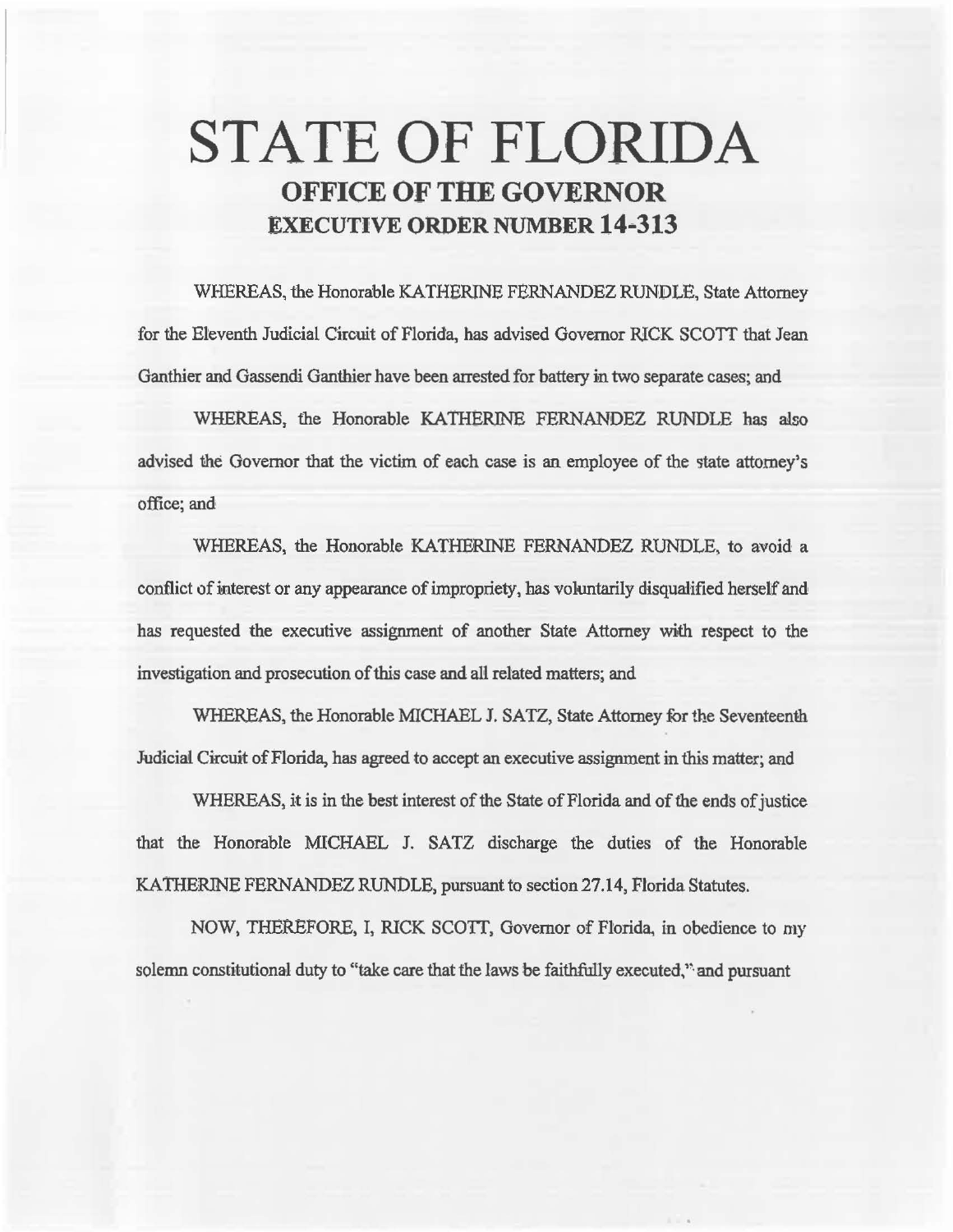to the Constitution and laws of the State of Florida, issue the following Executive Order, effective immediately:

## Section.I.

The Honorable MICHAEL J. SATZ, State Attorney for the Seventeenth Judicial Circuit of Florida, referred to as the "Assigned State Attorney," is assigned to discharge the duties of the Honorable KATHERINE FERNANDEZ RUNDLE, State Attorney for the Eleventh Judicial Circuit of Florida, as they relate to the investigation, prosecution and al1l matters related to Jean Ganthier and Gassendi Ganthier.

## Section 2.

The Assigned State Attorney or one or more Assistant State Attorneys and Jnvestigators, who have been designated by the Assigned State Attorney, shall proceed immediately to the Eleventh Judicial Circuit of Florida, and are vested with the authority to perform the duties prescribed herein.

### Section 3.

All residents of the Eleventh Judicial Circuit are requested, and all public officials are directed, to cooperate and render whatever assistance is necessary to the Assigned State Attorney, so that justice may be served.

### Section 4.

The period of this Executive Assignment shall be for one (I) year, to and induding December 17, 2015.